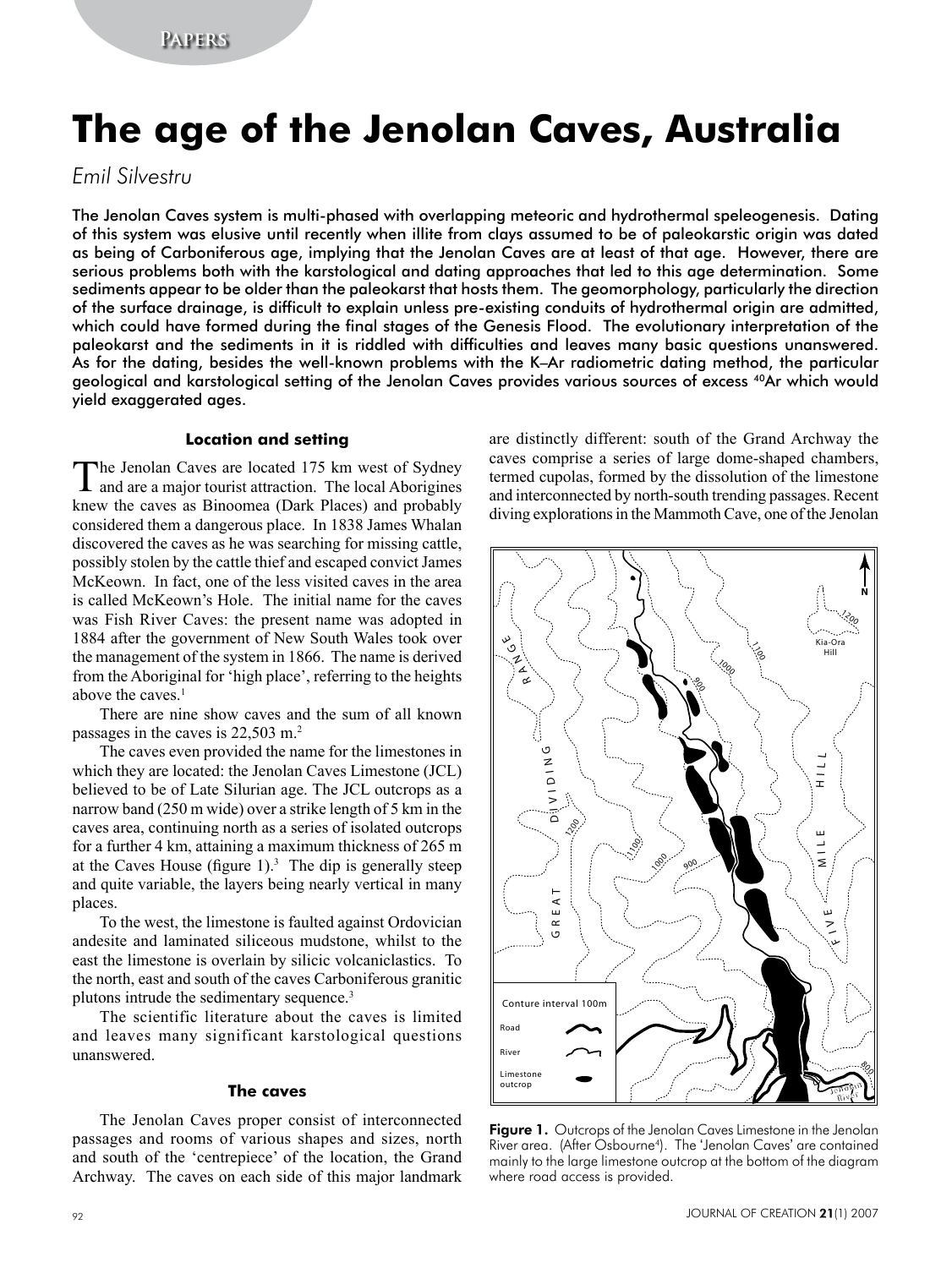| Geological<br>Era/Period           | <b>Phase</b>   | <b>Event/Process</b>                                            | <b>Feature</b>                                                                                                                     | <b>Example</b>                                                                                                                  |
|------------------------------------|----------------|-----------------------------------------------------------------|------------------------------------------------------------------------------------------------------------------------------------|---------------------------------------------------------------------------------------------------------------------------------|
| Present                            | 10             | Stability                                                       | Low Mg Calcite Speleothems<br><b>Continued Weathering</b><br>Mg Rich Minerals                                                      | <b>Orient Cave</b><br><b>Ribbon Cave</b><br><b>Ribbon Cave</b>                                                                  |
| Quaternary                         | 9              | Meteoric Speleogenesis 5<br>Exhumation                          | <b>Nick Point Sediment Cliffs</b><br>Breakdown                                                                                     | The Ladder, River Cave<br>Exhibition Chamber, Lucas Cave                                                                        |
| A number of<br>Cainozoic<br>Phases | 8              | Meteoric Speleogenesis 4<br>Paragenesis                         | Conduits<br>Loops                                                                                                                  | The Slide, Lucas Cave<br>Mons Meg, River Cave                                                                                   |
| ? Tertiary                         | $\overline{7}$ | Meteoric Speleogenesis 3                                        | <b>Invasion Caves</b>                                                                                                              | <b>Baal-River Passage</b>                                                                                                       |
| ? Late<br>Cretaceous               | 6A             | Hydrothermal Speleogenesis 2<br>Hydrothermal Fills & Alteration | <b>Crystal-lined Cavities</b><br>Dolomitic Crystal<br><b>Altered Algal Mats</b><br><b>Altered Palaeokarst</b><br>Non-Detrital Clay | Mud Tunnels, River Cave<br>Pool of Cerebrus Cave<br><b>Ribbon Cave</b><br>Olympia Steps, Ribbon Cave<br>River Lethe, River Cave |
| ? Late<br>Cretaceous               | 6              | Hydrothermal Speleogenesis 2<br>Evacuation                      | Cupolas<br>Halls<br>Tubes                                                                                                          | Persian Chamber, Orient Cave<br>Jenolan Underground River<br><b>Ribbon Cave</b>                                                 |
| Permian                            | 5              | Cave fill & Landscape Burial                                    | <b>Fluvial Sediments</b>                                                                                                           | <b>Dreamtime Cave</b>                                                                                                           |
| Permian                            | 4              | Meteoric Speleogenesis 2                                        | Large Caves                                                                                                                        | Dreamtime Cave                                                                                                                  |
| ? Early Permian 3                  |                | Hydrothermal Speleogenesis 1                                    | <b>Crystal-lined Cavities</b>                                                                                                      | Lucas Cave Entrance                                                                                                             |
| ? Latest<br>Carboniferous          | 2              | Marine Transgression and filling                                | <b>Crinoidal and Laminated</b><br>Carbonates                                                                                       | Olympia Steps, Ribbon Cave                                                                                                      |
| ? Late<br>Carboniferous            | 1              | Meteoric Speleogenesis 1                                        | <b>Phreatic Caves</b>                                                                                                              | Olympia Steps, Ribbon Cave                                                                                                      |

Table 1. Osbourne's<sup>4</sup> framework chronology for the Jenolan Caves. The number against the process indicates the number of times it has taken place.

Caves, have revealed even larger, flooded cupolas—up to 100 m high—below the water table (Daniel Cove, official cave guide, personal communication, January 2004). There is also a large breakdown (formed by the breaking down of the ceiling and walls) chamber, the Exhibition Chamber.<sup>3</sup> Cupolas are not characteristic north of the Grand Archway, where multi-level, north-south trending passages are the norm. The northern caves contain significant amounts of coarse alluvial sediment which does not display evidence of high velocity flow.<sup>3</sup>

One major characteristic of the caves is that they repeatedly intersect what are believed to be paleokarstic deposits: these are deposits found in the caves that predate the cave formation.3,4 Osborne4 has proposed karsting episodes during the Late Carboniferous, Early Permian, Permian, Late Cretaceous, Tertiary and the Cainozoic (table 1).

Recently, the same author followed up by identifying clays inside the caves that have been dated to the Carboniferous<sup>3</sup>

#### **The Jenolan Caves conundrum**

Existing literature acknowledges that, unlike the vast majority of documented cases, some sections of the Jenolan Caves and caves in other karst areas in Eastern Australia have developed along alleged paleokarst deposits which would have acted as guiding features. Some authors like Ford<sup>5</sup> believe that such situations are due to a different type of speleogenesis (cave formation), namely *per ascensum* hydrothermal speleogenesis. Hydrothermal solutions are driven by thermal convection through the limestone and in places have followed pre-existing paleokarst filling. Consequently Osborne<sup>4</sup> suggested that at least two of his proposed paleokarsting episodes, the Early Permian and the Late Cretaceous, were in fact hydrothermal.

There are not many cases in the karstological literature in which so many speleogenetic phases, allegedly covering over 300 million years, have unfolded in such a small lithostratigraphic unit. As a matter of fact, it may well be that this is the longest overlapping speleogenesis anywhere in the world!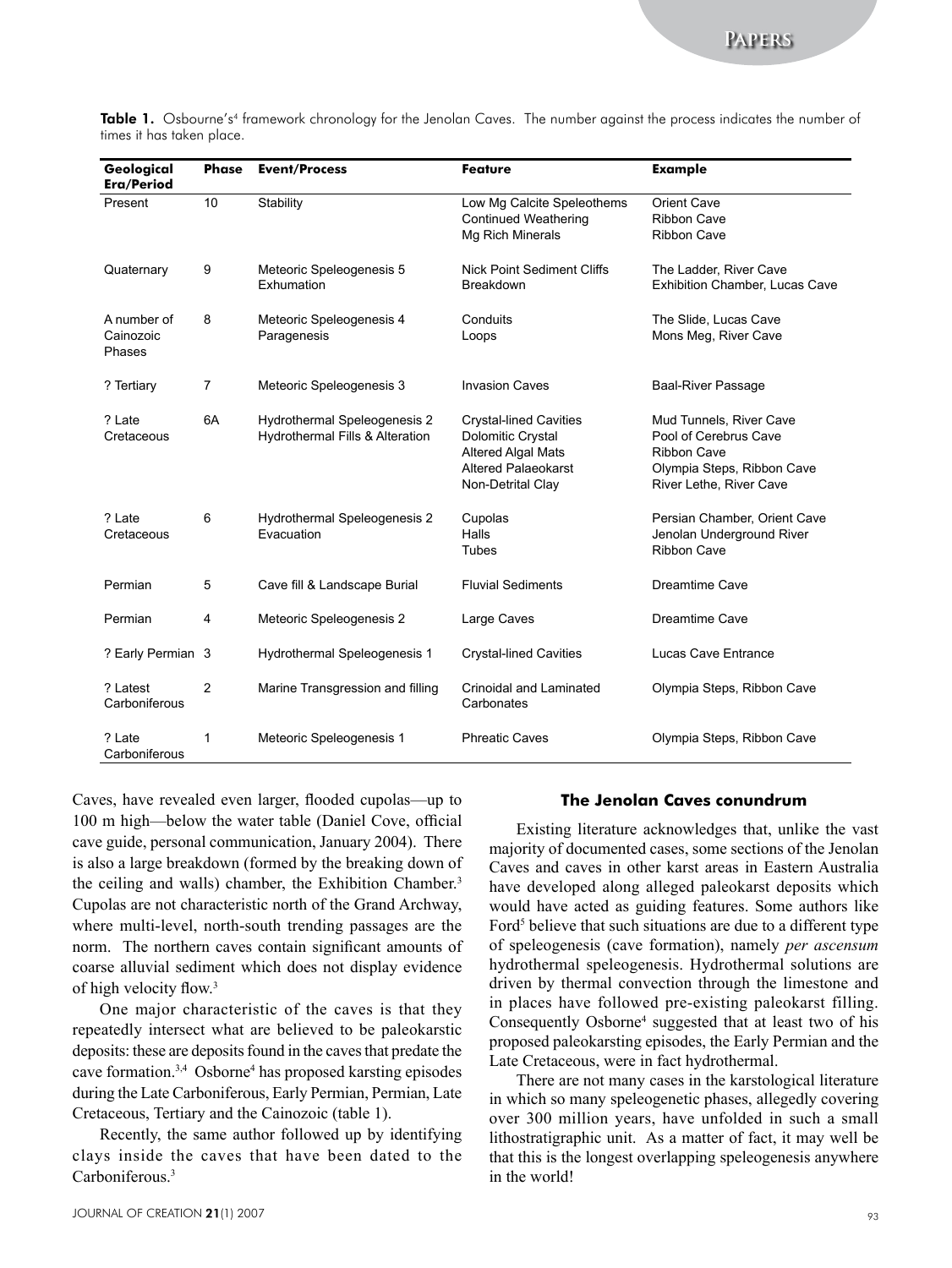# **Papers**

Osborne4 and Osborne *et al.*<sup>3</sup> have pointed out that the Jenolan Caves have a special characteristic: parallel surface and underground drainages. The semidry channels of the Jenolan River and Camp Creek are closely followed, almost bend-by-bend, by the present underground drainages. This also appears to be the case for the paleochannels above the present rivers and previous, now dry or sedimentfilled, caves.

These unusual characteristics are part of a broader characteristic of the Jenolan Caves and their surroundings which seems to be ignored in the literature I consulted. The surface drainage of the Jenolan River and Camp Creek is longitudinal to the structure in which the JCL represents a *limestone bar* that is, a narrow, long limestone outcrop surrounded by non-karstic formations. In countless field examples, such bars are cut more or less perpendicularly by the hydrographic network, oftentimes through some of the most spectacular gorges.<sup>6</sup> Such cases are even more characteristic when the



Figure 2. Recently cemented coarse gravel from the Thanksgiving Cave (Vancouver Island, Canada) found in an area frequently flooded by the subterranean stream. Note the cement-coated cobble in the centre.

limestone bars were covered by other sediments in which the valleys were encased. The Jenolan Caves area presents enough evidence to suggest that the limestone was at some point covered by Permian conglomerates and sandstones and that valleys were cut in those formations.

Longitudinal drainages represent a marked exception and even when they occur, the valleys are cut along the boundary between the limestones and the adjacent rocks. The Jenolan River and Camp Creek, however, are mostly confined within the narrow, less than 300 m wide, limestone bar. Such a setting is most unusual and is an intrinsic characteristic of the limestone, implying that conduits existed within the limestone at the time it was first exposed to karsting. In other words, the limestones were already karstified without any connection with the surface! Only one type of karsting can achieve this: hydrothermal, *per ascensum* karsting.

#### **Hydrothermal karsting**

In the karstological literature 'hydrothermal' refers to 'warm water' as against hot mineral rich magmatic emanations. There is evidence that the same solutions can change their characteristics, dissolving rather than depositing minerals.7 I have referred to this type of karsting as 'endogenous karsting'.<sup>8</sup> Osborne<sup>3</sup> does not define the Jenolan Caves as hydrothermal karsting (HTK) but his attribution of pyrite in the paleokarst fills to hydrothermal activity seems to suggest endogenous karsting rather than thermal water activity. HTK seems to always involve two stages: 1) the excavation of the karstic voids and 2) their total or partial filling with hydrothermal deposits.

I have dealt extensively with  $HTK$ , <sup>9–11</sup> especially in the context of paleokarsts, pointing out that paleokarst features surviving over extended periods of time in active karst areas represents a huge problem. Yet the scientific literature I consulted seems to completely ignore that and proposes repeated, overlapping hydrothermal and normal, meteoric karsting and speleogenesis over 300 million years, with each phase leaving its own signature and karst network. This involves marine transgressions which have invaded and filled the caves with layered crinoidal limestone.3,4 Yet crinoids would have not lived inside submerged caves. The notion of limestone accumulation inside a submerged cave stretches the imagination especially in this case where the authors have specifically emphasized the lack of calcite in the cave samples.12 The only kind of calcite found in these sediments is in the form of clasts coming from the host limestone.

I have seen recent calcite-cemented alluvia in Imperial Cave in the area where the lower fossil cave connects to the active cave. Cemented alluvia is a common feature in most active caves (figure 2) and I have even found it on the bottom of a *flowing* subterranean stream in the cave Huda lui Papară in Romania. But such cementing will never occur in salt water, during the submerged phase of the JCL.

In normal spelean conditions soluted calcite from the host limestone will always end up in the cave sediments, even more so after an alleged 8 phases of karstification covering 300 million years!

Osborne's description of the paleokarst deposits  $3,4$ suggests that they are a clearly separated entity within the host limestone. As the assembly of the JCL was submitted to HTK one would expect that all these entities—if they predated the HTK—would have been seriously affected and not preserved untouched. Such karsting develops by massive fronts of hydrothermal fluids ascending through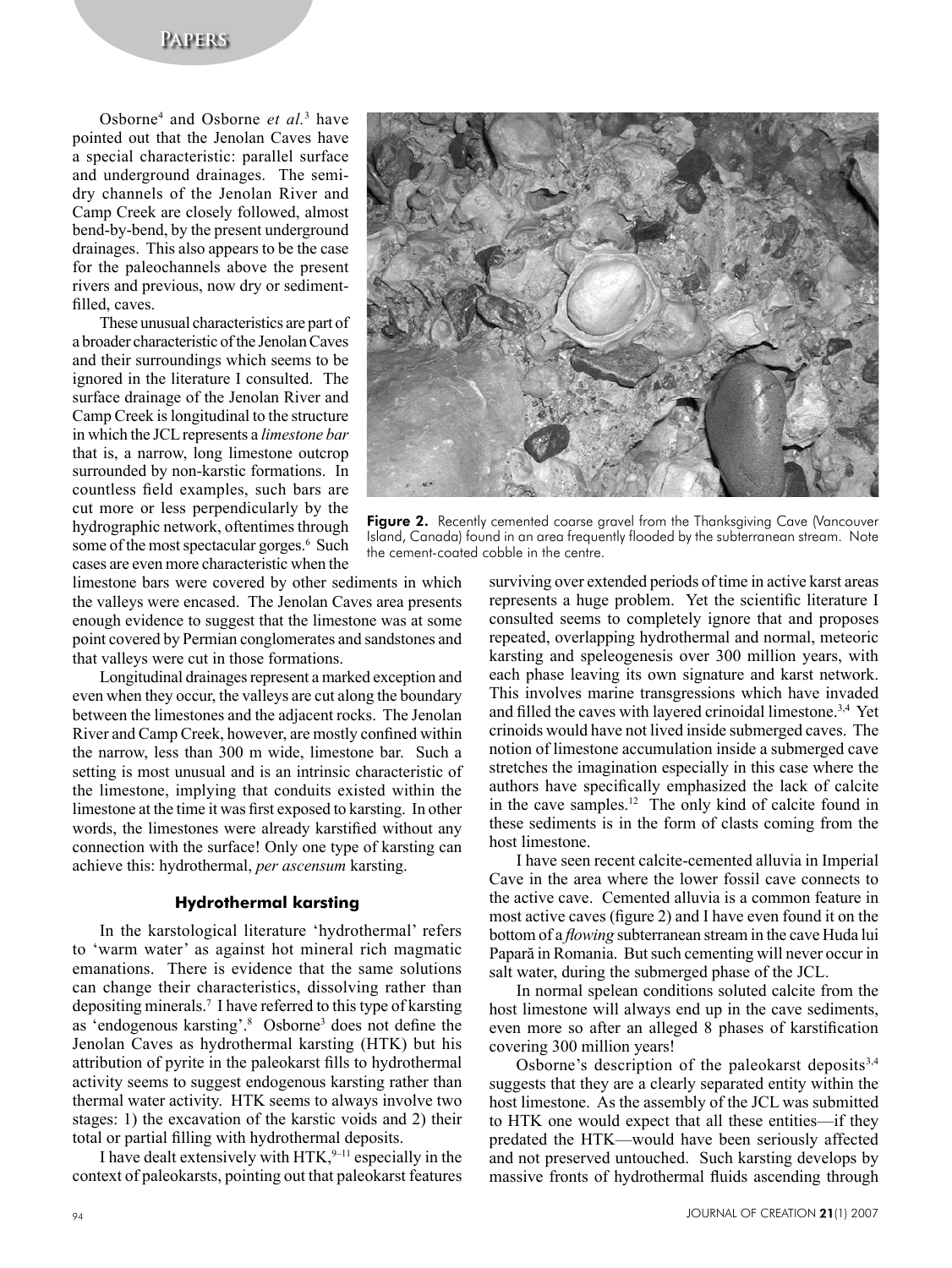the host rock and all existing discontinuities, paleokarst being a major discontinuity. Only meteoric speleogenesis, with passages acting as drains of infiltrated water, would cut through paleokarstic deposits and leave the rest unaffected.

## **The paleofills and the associated problems**

The way Osborne *et al.*<sup>3</sup> present the geological and karstological setting of JCL and the paleofills raises a series of problems if compared to other more or less similar documented locations.

#### *a) An overly long period of continuous karsting*

Osborne *et al.*<sup>3</sup> have recently dated ten primary cave paleofills from the Jenolan Caves, as well as six surface samples, using the K–Ar method on illite, and in one case dating cave clay, using the fission track method on zircon grains. The ages yielded cover the interval from the Devonian (Emsian) to Middle Jurassic (Bathonian) with the majority of cave samples falling within the Carboniferous-Permian, from the Tournaisian to the late Ufimian, roughly 100 million years. This implies that the JCL has been submitted to karsting for all of that time. Using the existing measured karst denudation rate (KDR) in New South Wales, namely 24 mm ka<sup>-1</sup> in the Coleman Plains,<sup>12</sup> at least 2.4 km of limestone would have to be removed during this period. Though not clearly specified in the texts, it appears that even the earliest alleged paleokarst features are similar to the most recent ones, which are controlled by the nearly vertical bedding planes. This seems to imply that the tilting of the JCL occurred in the earlier stages of the Variscan Orogeny, hence the 2.4 km of limestone would not have been removed from a more or less horizontal structure but from a nearly vertical one.

Adding the other postulated karsting phases and assuming a similar KDR, the total height of that limestone bar would have been at least double. For the sake of a simpler argument, let us assume that for all the rest of the Carboniferous—nearly 100 Ma—the JCL was covered by other sediments which are now completely missing. This would be very difficult to prove and even more difficult to admit in a karstological context. Shaw and Flood (1993), quoted by Osborne *et al.*,<sup>3</sup> believe that up to 5 km of rock was removed from the Lachlan Fold Belt, of which the JCL is part, during the Late Carboniferous! That means that the assumed removal of limestone was not due to karsting but to some other, more energetic erosional episode.

Assuming the Late Carboniferous lasted for a maximum of 33 Ma, the erosional rate would have been 150 mm ka-1, much higher than any measured KDR. Obviously, if the period was shorter, the erosion rate would have been even more intense. Under such circumstances karsting processes would have been extremely intense and would have left much more visible landmarks than the ones found in the field. Also, the issue of longitudinal drainage as mentioned above becomes even more problematic since now we have to account for the preservation of a preferential drain in a very narrow band of rock for 360 Ma whilst the regional erosion has eroded away all other formations. A series of perpendicular gorges cutting the limestone bar would be a much more appropriate interpretation.

#### *b) An unreasonably deep burial*

Based on the assumptions above, one can infer that the portions of the JCL that are exposed today would have been buried at the time of the Late Carboniferous to at least 5 km depth at which low grade metamorphic features should be present. I find it very difficult to believe that karsting, even as HTK, could have occurred at that depth without voids being constantly compressed leaving no room for infills. It therefore seems very unlikely that the ages determined for the clays could fit any known karsting scenario.

#### **Timing discrepancies**

Osborne *et al.*<sup>3</sup> make no reference in their text to the discrepancy between the timing of karsting/speleogenetic phases as shown in table 1 and the span of the alleged ages the radiometric dating has yielded. Thus it is assumed that the first meteoric karsting phase occurred in the Late Carboniferous, yet the oldest karst filling is dated to the Early Carboniferous (Tournaisian) and is hydrothermal! So when and how did those infilled karst voids form? Invoking a Devonian karsting episode does not really work in the general context of their paper because one of the cave samples was dated as Devonian. This represents a different type of clay filling in a joint-like feature, unlike the true karstic samples dated as Carboniferous. Their paper provides no answers, merely listing them as topics for further research.

#### **The K–Ar dating method: more problems**

This method is based on the decay of  $40K$ , with a half life  $1.39 \times 10^9$  years<sup>13,14</sup> to <sup>40</sup>Ar. The problems with using  $40K-40Ar$  have been frequently described. Austin has dealt in detail with the excess of <sup>40</sup>Ar in dacite in a lava dome on Mount St Helens formed in 1986 and which yielded a K–Ar age of  $0.35 \pm 0.05$  Ma.<sup>15</sup> The reason for this is inherited argon from the magma itself which was incorporated in the phenocrysts while they were formed. In the Jenolan Cave situation the mineral dated was illite, a phyllosilicate with three layers very similar in structure to muscovite.

As mentioned before, Osborne<sup>4</sup> proposes at least two hydrothermal speleogenetic phases. The dated illite is believed to come from *in situ* alteration so that the radiometric dates represent the age of the hydrothermal alteration rather than the age of the altered mineral. Under such circumstances, no sample should be dated earlier than the Late Cretaceous, the age of the last alleged hydrothermal phase.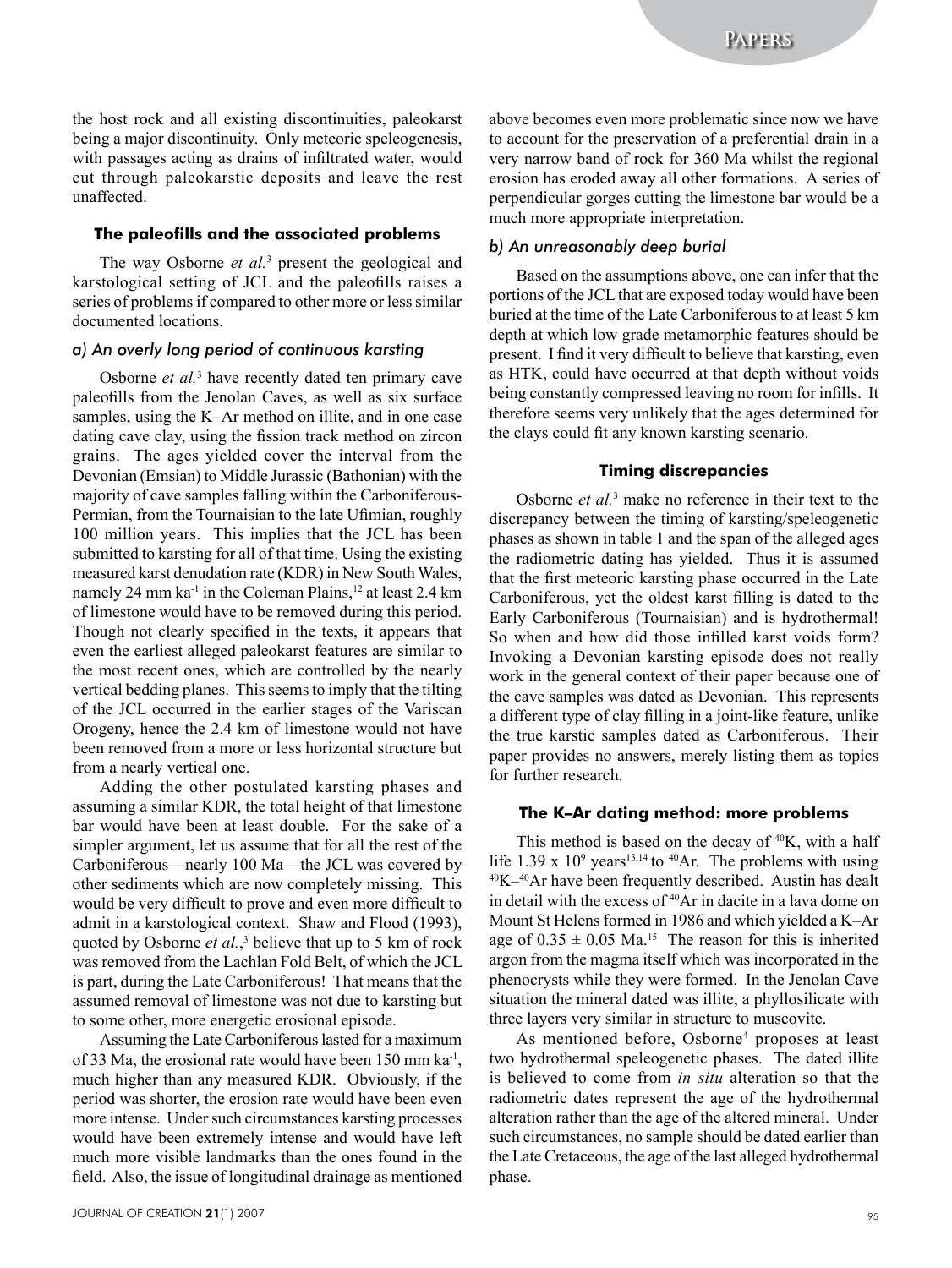Recent research<sup>16</sup> has also revealed another source of Ar in pure authigenic, recent to present-day smectite from Pacific sediments:

'… excess 40Ar, which represents radiogenic 40Ar released from nearby altered silicates, might be temporarily adsorbed at the surface of the rock pore spaces and is therefore available for incorporation in nucleating and growing particles'.

In other words radiogenic Ar produced in adjacent rocks can easily contaminate secondary illite; the higher the 40Ar contents, the older the sample is supposed to be. It is interesting to notice that Osborne *et al.*<sup>3</sup> make no reference to possible sources of <sup>40</sup>Ar contamination. Yet one sample dated to  $167.12 \pm 3.60$  Ma, which corresponds to the Middle Jurassic (Bathonian), is described as 'weathered andesite' from 'Mesozoic dykes': however, these dykes are not shown on their map. This could well be a possible source of excess Ar within the JCL itself.

In addition to this, this paper presents many other magmatic formations in the areas adjacent to the Jenolan Caves: Early Devonian volcanics, Carboniferous granite and Carboniferous basic intrusions.

It is very difficult to believe that with so many close sources of contamination, all the <sup>40</sup>Ar in the dated samples comes from the decay of 40K in these same samples! Therefore it is perfectly reasonable to question the Carboniferous age of the cave sediment samples.

#### **A simpler scenario**

A simpler solution to all of these problems can be proposed: there weren't eight speleogenetic/karsting phases during 300 Ma. The majority of Jenolan Caves were formed by hydrothermal karsting in four stages<sup>11</sup> from the final moments of the Genesis Flood to the present.

In stage 1, while the limestone was still submerged, hydrothermal solutions (HTS) produced during the paroxysmal stages of the Genesis Flood, were ascending through the crust causing rapid diagenesis.<sup>11</sup> Locally, as diagenesis depleted the mineral contents, the same solutions became aggressive, dissolving the rocks they helped create. Such situations have been recorded in the case of hydrothermal metasomatic ore deposits.7 Though still *en masse*, the circulation of these aggressive solutions was partly controlled by the textural and structural features of the newly-formed JCL. The larger karstic halls and cupolas connected by large conduits were formed by such solutions. As the solutions were more aggressive at depth, the size of the karstic voids should increase with depth, which is exactly what explorations at the Jenolan Caves have revealed. This runs counter to a meteoric speleogenesis.

In stage 2, during the recessive stage of the Genesis Flood,<sup>17</sup> the entire sedimentary sequence emerged from the sea and was tilted, the JCL being still covered by massive non-karstic deposits. The HTS activity changed, the convectional *per ascensum* movement being gradually replaced by a gravitational *per descensum* flow. This flow was controlled by the structural features of the limestone. Confined between non-karstic deposits, in its search for an outlet, the drain became mostly longitudinal. The lack of cupolas north of the Great Archway suggests that the drain was from the north towards the south, along large passages with some of the cupolas becoming temporary collectors. The large amounts of HTS and the increased pressure resulted in a dramatic acceleration of the karsting processes, the cupolas and halls rapidly growing in size. Many authigenic sediments, mainly clay minerals from the insoluble fraction in the dissolved limestone, were generated during this time and they travelled extensively through the system, being trapped and rapidly cemented in what we could call 'hydrodynamic traps'—lateral, calmer passages.

During stage 3, erosion brought the JCL to the surface. By this time most of the HTS in the system were chemically dampened as the supply from inside the crust had practically ceased. At some point the fluid-filled system was opened by erosion and the fluids rapidly drained. The longitudinal north-south subterranean drain was thus made available not only to infiltrating water from the surface but also to surface streams which were pirated by this ready-made drainage system.

Surface erosion would have eventually reached some of these drains, causing ceiling collapse and turning the passages into surface river channels. Thus the Jenolan River and Camp Creek were formed, preserving segments of the old conduits and even erosional ledges paralleling the remaining subterranean drains. This pre-existing drain was already so deeply entrenched that it ran and still runs counter to the normal hydrographic trends for a limestone bar geomorphic setting.

The upper chambers and conduits that were partially or completely drained were reached by infiltrating water which was probably much more aggressive than it is today due to the abundance of organic materials in the adjacent Flood-laid sediments. As a result, speleothems started growing very quickly.

Stage 4 corresponds more or less to the present conditions; no HTS are present. Meteoric speleogenesis reshaped the existing voids and surface erosion further dissected the cave system of the Jenolan Caves, leading to the present complex setting. The constant decrease in precipitation and consequently the reduced flow in the subterranean drain have left many of the passages dry. The deep, below water table, cupolas had their fluids gradually replaced by the infiltrating water, with many of these large reservoirs acting today as annexes to the main drain.18

### **Conclusions**

Though recently hailed as the world's oldest (340 Ma) open cave system,<sup>19</sup> the Jenolan Caves system can be explained as the result of hydrothermal karsting during the